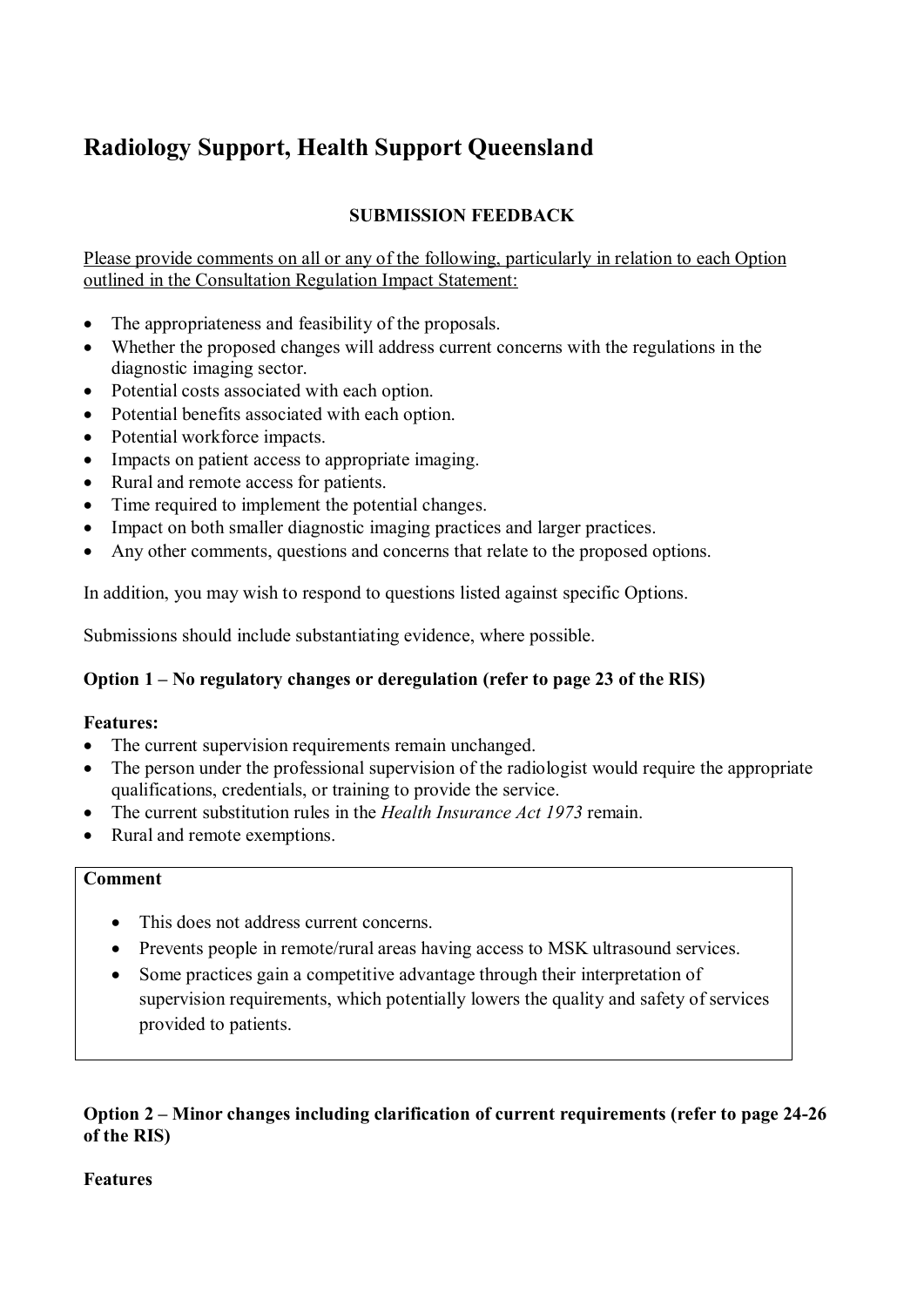- Amendments to the current supervision requirements to clarify the circumstances under which a radiologist and/or specialist or consultant physician must provide supervision and how the supervision must be provided.
	- Professional supervision would require: the medical practitioner be available to observe and guide the conduct and diagnostic quality and safety of the examination and if necessary in accordance with accepted medical practice, attend the patient personally, within a reasonable period of time.
- The personal attendance requirement of musculoskeletal ultrasound would be amended to align with all other ultrasound items.
- The person under the professional supervision of the radiologist would require the appropriate qualifications, credentials, or training to provide the service.
- The current substitution rules in the *Health Insurance Act 1973* remain.
- Rural and remote exemptions.
- Specified qualification requirements for ultrasound providers.
- Definition of diagnostic ultrasound.

#### **Comment**

- Appears to be the most appropriate of the three options.
- There is a need to define "within a reasonable period of time", as it is open to interpretation.
- Opens up access to MSK ultrasound services as the presence of a radiologist is no longer required. Frees up radiologists time. Could be implemented very easily. Addresses current concerns.
- "Diagnostic ultrasound" needs to be defined for billing and for better diagnostic outcomes. A diagnostic ultrasound examination and service includes a formal report that ultimately should be linked to the Personally Controlled Electronic Health Record (PCEHR), and the images available for the patients' ongoing medical records.
- Additionally, patients and their care-givers need to be aware of the differences between an ultrasound that is diagnostic and one that is not. A patient can be under the impression that they have had a diagnostic ultrasound, when in fact they had a fast scan or at "point of care" scan as an extension of a clinical examination, which may, or may not, have correctly identified pathology.
- Anyone providing a diagnostic ultrasound service should be suitably qualified and credentialed. Ultrasound as an imaging modality is "hands on" and directly operatordependent. With insufficient training or expertise, pathology may be missed and false positive diagnoses are possible.
- The professional supervision clause requires clarification around rural and remote exemptions particularly in relation to CT availability and accessibility.

# **Musculoskeletal Ultrasound (refer to page 25-26 of the RIS)**  *Questions:*

Are the principles as outlined satisfactory to clarify the requirements?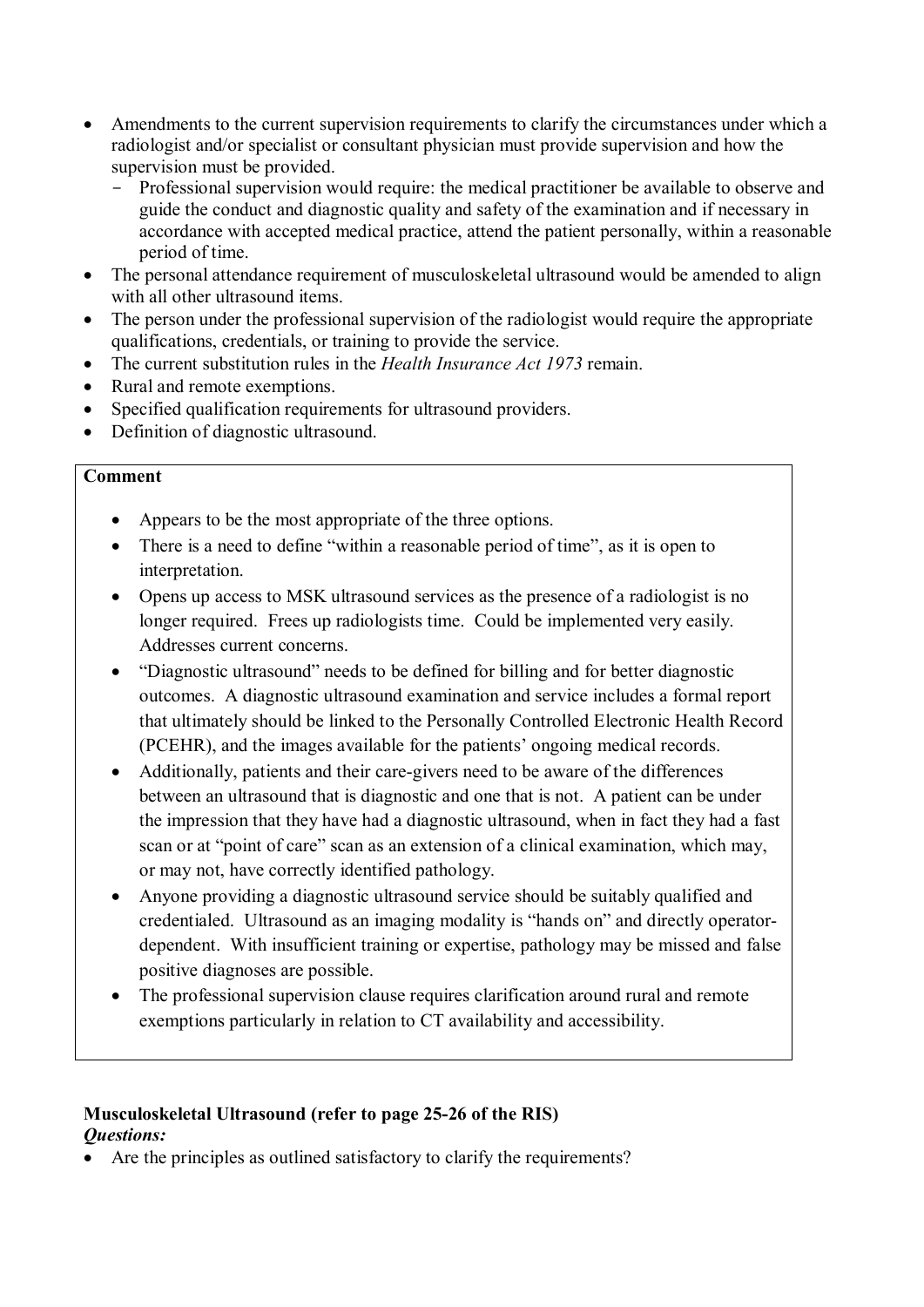- What reasons, if any, are there for the personal attendance requirements for musculoskeletal ultrasound to remain?
- Would a minimum set of guidelines for 'accepted medical practice' per modality be appropriate?
- What savings are anticipated to be realised from removing the personal attendance requirements for musculoskeletal ultrasound services?
- What additional costs are anticipated to be incurred by requiring a medical practitioner (e.g radiologist) to be in close proximity to attend on a patient personally within a reasonable period of time in circumstances where this is not currently the situation?
- What other costs (if any) might be associated with the proposed changes?
- What are the potential consequences of the proposed changes?

# **Comment**

- Principles as outlined satisfy requirements.
- There could be significant savings for practices adhering to current requirements e.g. MSK scans, the second most frequently requested ultrasound. For other practices there would be minimal or no savings.
- The requirement for the radiologist to be available (close proximity or in attendance) gives the sonographer confidence that they have backup if required.
- Brings radiologist attendance into line with other diagnostic ultrasound examinations.
- There may be a rise in the number of MSK scans performed due to increased accessibility in consequence to the radiologist direct attendance requirement being removed.
- Improves the availability of MSK scans in rural/remote locations.

# **Option 3 – Practice based approach (refer to page 27-34 of the RIS)**

# **Features**

- Amendments to the current supervision requirements to clarify the circumstances under which a radiologist and/or specialist or consultant physician must provide supervision and how the supervision must be provided.
	- Professional supervision would require: the medical practitioner be available to observe and guide the conduct and diagnostic quality and safety of the examination and if necessary in accordance with accepted medical practice, attend the patient personally, within a reasonable period of time.
- The personal attendance requirement of musculoskeletal ultrasound would be amended to align with all other ultrasound items.
- The person under the professional supervision of the radiologist would require the appropriate qualifications, credentials, or training to provide the service.
- Computed Tomography services would only be able to be provided in a comprehensive practice, with the exception of CT of the coronary arteries (items 57360 and 57361).
- Supervision would be tailored to the type of diagnostic imaging practice.
- A comprehensive practice would require a radiologist to be available during agreed operating hours.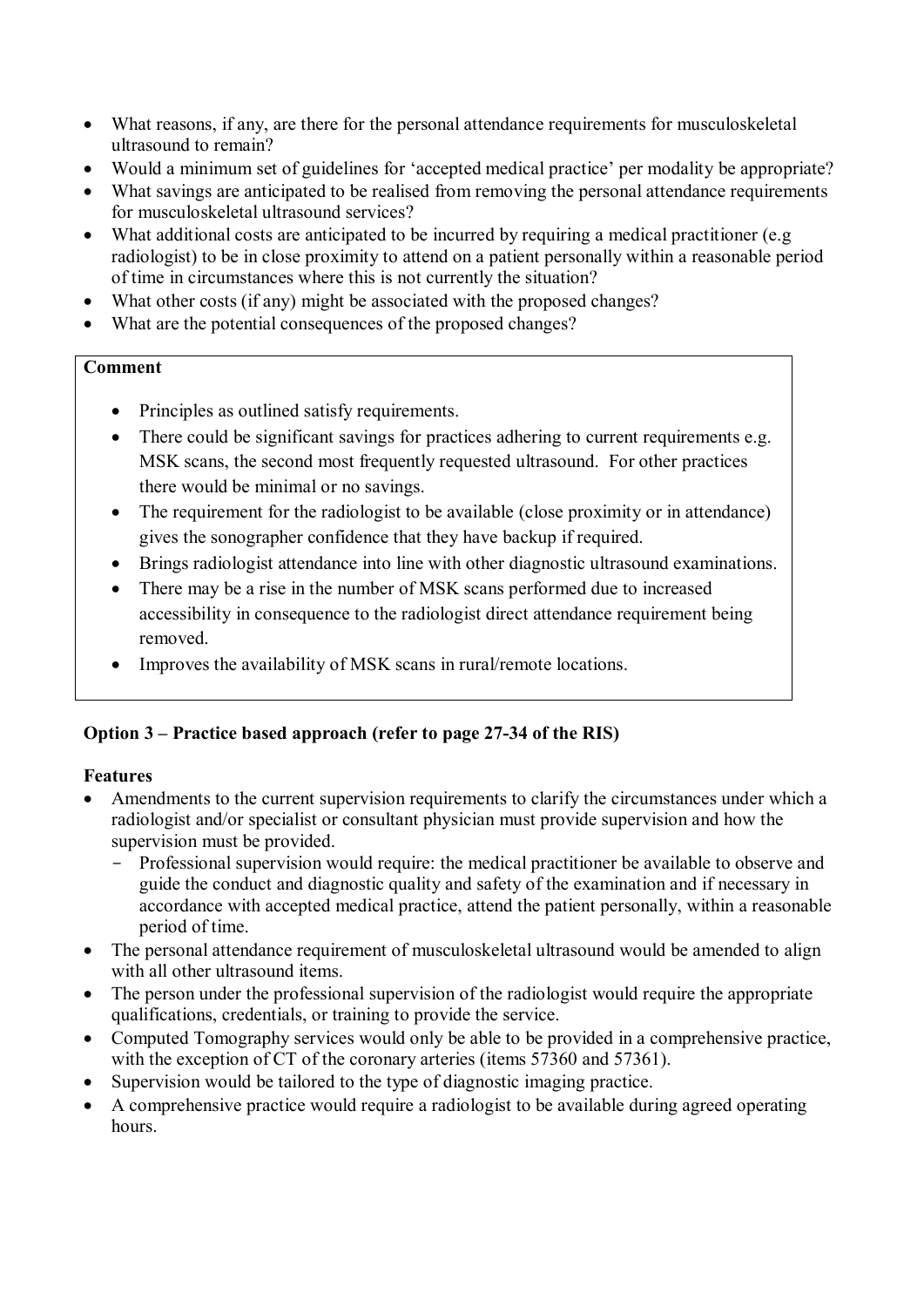- Where a radiologist is on site during ordinary operating hours, the radiologist would be allowed to determine the supervision requirements for the practice and have the flexibility to implement and supervise efficient and effective processes.
- Where a radiologist is on site during ordinary operating hours, the radiologist would be allowed to substitute a requested service for a more appropriate service, without the need for consultation with the requester, if the substituted service has a lower MBS fee than the requested service.
- The current substitution rules in the *Health Insurance Act 1973* remain.
- Where a radiologist is NOT on site during ordinary operating hours, a radiologist must be on site for the performance of the following services:
	- o Mammography;
	- o The administration of contrast; and
	- o Image guided intervention procedures/surgical interventions.
- The reporting and supervising radiologist would not have to be the same person, but practices would be required to maintain records which indicate the name of all the radiologists involved in the service.
- Rural and remote exemptions.
- Specified qualification requirements for ultrasound providers.
- Definition of diagnostic ultrasound.

#### **Comment**

- Option 3 allows a radiologist to substitute a service for one that has lower MBS fees than the requested service. The substitution should be driven by:
	- the responsibility to keep the patient dose as low as reasonably achievable
	- superior diagnostic yields
- Cost is another factor. Missing pathology may be more expensive in the long term than outlaying a larger cost initially for an investigation that has superior or equivalent diagnostic yields with a reduced exposure to ionising radiation.

# **A Comprehensive practice (refer to page 28-29 of the RIS)**  *Questions:*

- Are there any other types of practices which have not been identified?
- Are there comprehensive practices that do not currently have a radiologist onsite?
- What are the costs of employing a radiologist onsite during ordinary operating hours?
- What are the costs of non-comprehensive practices expanding to become comprehensive practices?
- Are there enough radiologists for this to occur? What are the barriers?
- Is there any role for standalone CT and, if so, how would current safety and quality concerns be addressed? What will be the impact of this change on providers and patients?
- What other costs (if any) might be associated with the proposed changes?
- What are the potential consequences of the proposed changes?

#### **Comment**

• The disadvantage of the stand-alone CT practice is that the potential for substitution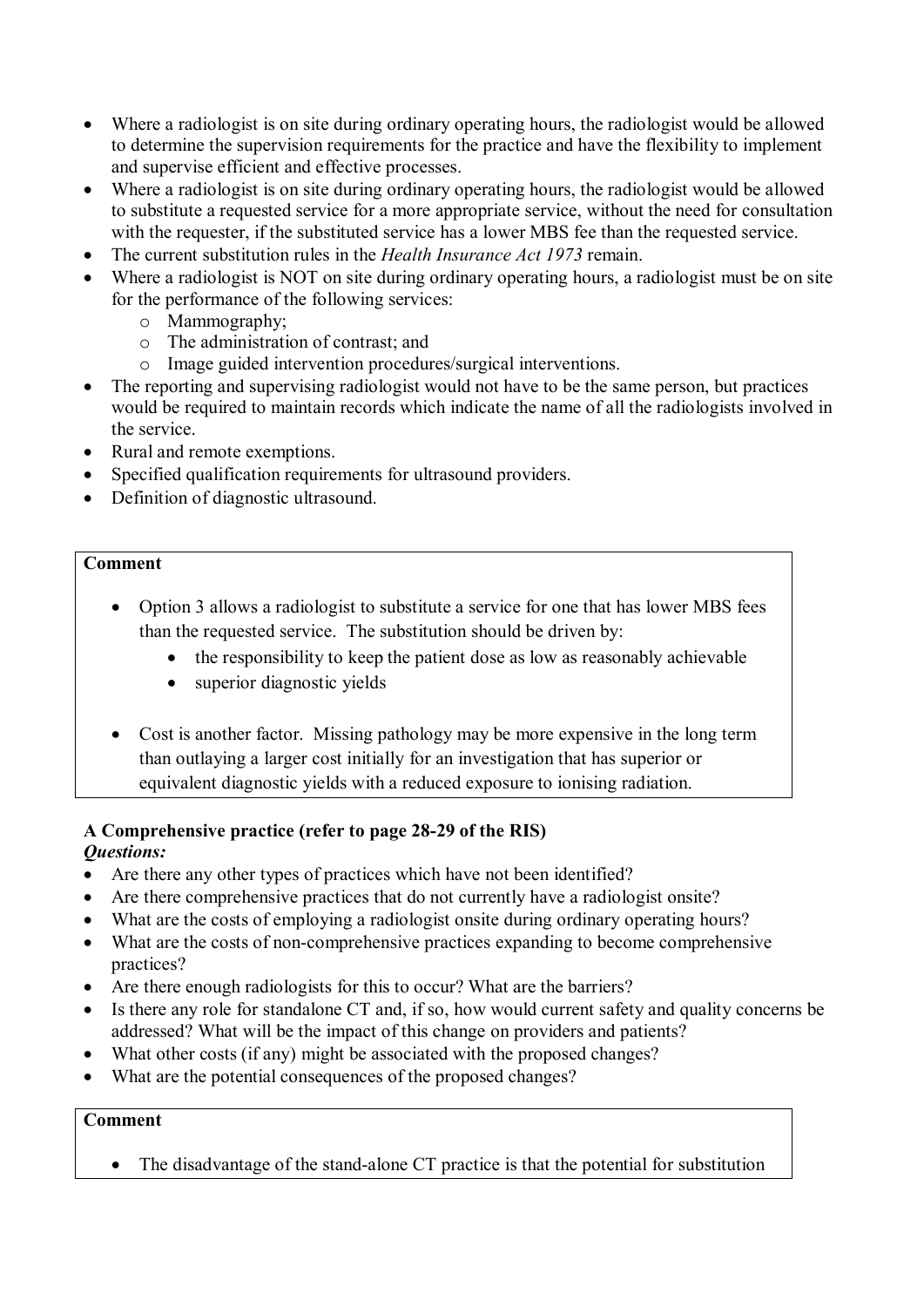of services within the practice is removed.

- Where ultrasound could answer the same clinical question and be more appropriate, e.g.: a child or pregnant woman – this could not be offered at a stand-alone CT practice
- Rural practices may be disadvantaged if such requirements are introduced without defined and effective rural and remote exemptions in place.

### **Non-radiologist specialist practice (refer to page 30-31 of the RIS)**  *Question*

Are there any other services currently performed by non-radiology specialists?

# **Comment**

• In some centres modified swallow (barium) examinations are performed by speech pathologists with radiographers, supervised by radiologists within the practice/ department. This may be a future consideration.

# **ADDITIONAL ISSUES FOR CONSULTATION**

# **1. Rural and remote exemptions (refer to page 31-32 of the RIS)**

The intention of having rural exemptions is to ensure patients have access to services without compromising on quality. However, current arrangements for rural exemptions vary for each of the modalities, creating confusion due to an inconsistent approach. The current approach is also difficult to administer.

# *Questions*

- Does the current rule meet its goal of increasing access for patients without comprising on quality?
- Should exemptions be geographically/distance based rather than looking at population base and local availability of specialist services?
- Are there any other mechanisms that provide incentives for local services provision in rural Australia?
- What is the role of tele-radiology? Should it be the only service, or an adjunct the local service provision?
- Should the exemption not be available for certain types of services?

# **Comment**

- Within Queensland Health, the level of medical imaging services provided is guided by the Clinical Services Capability Framework. There are similar arrangements throughout Australia.
- Maintaining quality of services may be addressed through professional networks; e.g. medical radiation practitioners can ensure quality and safety standards in consultation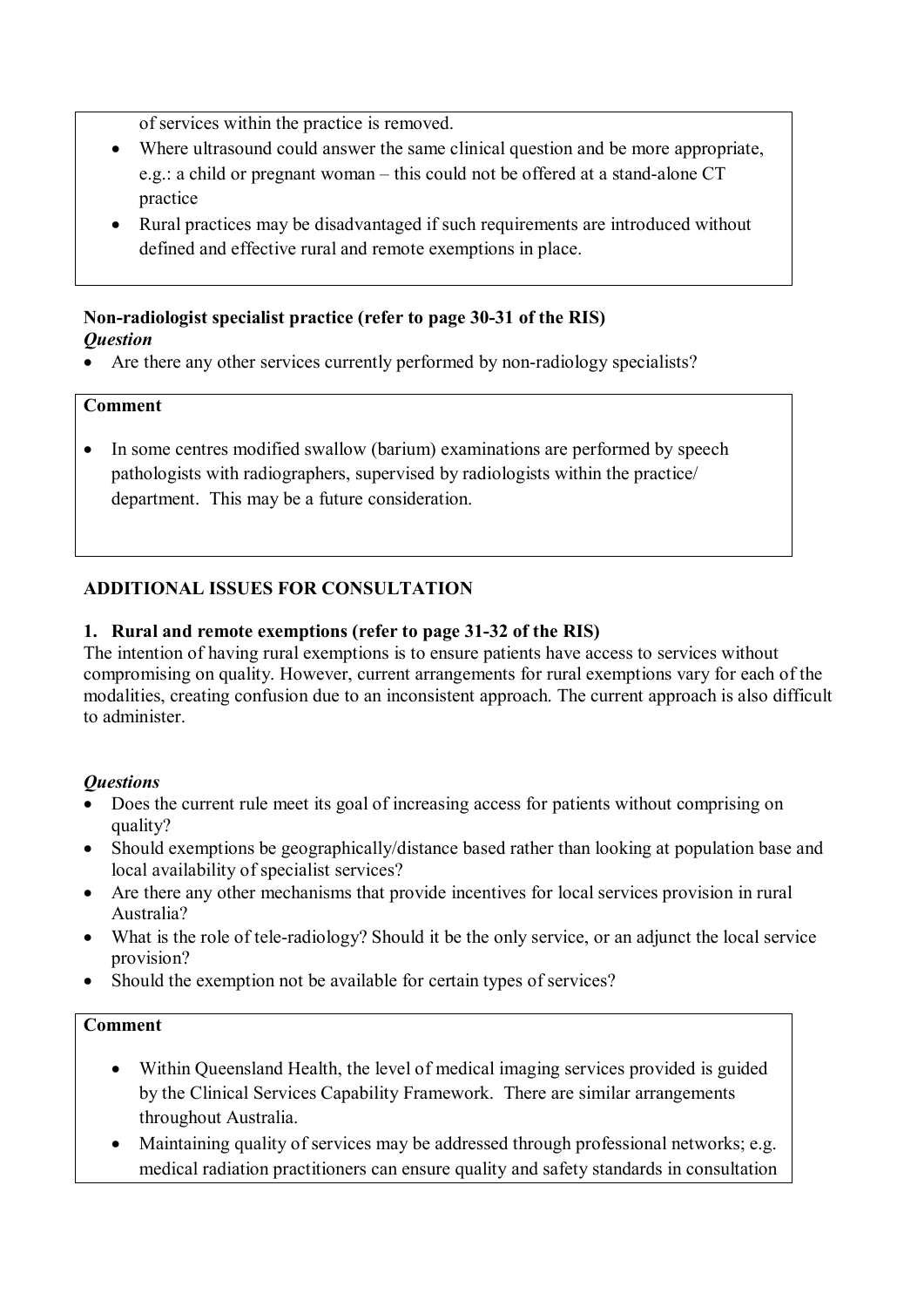with radiologists.

- The provision of a safe accessible x-ray service to the sparsely populated rural and remote areas of Queensland requires a different approach to that in regional or metropolitan centres that are staffed by radiographers.There are 338 licensed x-ray operators working within QH providing general x-ray services (being supervised by a radiographic advisory service and/or supported by a sole radiographer) at 93 rural and remote facilities (QH Radiology Services Profile 2013-2014). X-ray operators are persons who are permitted to use plain film diagnostic x-ray equipment to perform a limited range of plain film diagnostic radiography involving the irradiation of a person, but who do not have formal qualifications in diagnostic radiography. .
- The current Australian Standard Geographic Classification (ASGC) exemption rule has ensured access in rural/remote communities. A number of Queensland Hospital and Health Services have outsourced radiology and/or medical imaging services. These radiology practices may provide services across outer regional, remote and very remote areas (Remoteness Areas RA3, RA4 and RA5).
- Comprehensive practice with remote supervision is necessary to increase accessibility and equity for rural and regional areas where it may be difficult to recruit and retain radiologists. In the hospital environment ACHS and NSQHS standards and protocols apply to ensure quality and safety for patients.
- Currently there are a number of regional hospitals throughout Queensland that are installing CT scanners into their departments along with an already existing ultrasound and plain x-ray service. These local services are critical as they offer a key diagnostic tool to clinicians including the determination of whether to transport the patient to a tertiary centre, which may mean expensive air travel or a lengthy road trip.
- Rural hospitals are hubs for the whole community and therefore access to expanded services at the facility assists the broad community and primary care providers. Treating patients in their local community is much more cost effective across the board.
- Plans are underway in a number of centres to establish rural stroke units with the Queensland Ambulance Service presently undertaking training to provide first line thrombolysis treatment (involving quality CT services). Patient outcomes are expected to improve dramatically as earlier intervention and local rehabilitation within the resident community will become possible.
- Patient access to quality rural and remote radiology/medical imaging services including CT and ultrasound is underpinned by quality PACS services. This is achieved utilising Real Time Remote Supervision (RTRS). The radiologist is able to review imaging in real-time and communicates with the radiographer and other health professionals in the provision of a timely, safe and effective service for patients and referrers. During the use of IV contrast for CT, a medical officer would be present and functioning emergency equipment at hand in case of severe reaction to medication. RTRS radiology services may be supplemented by regular outreach services where interventional radiology services, local training around the clarification of requesting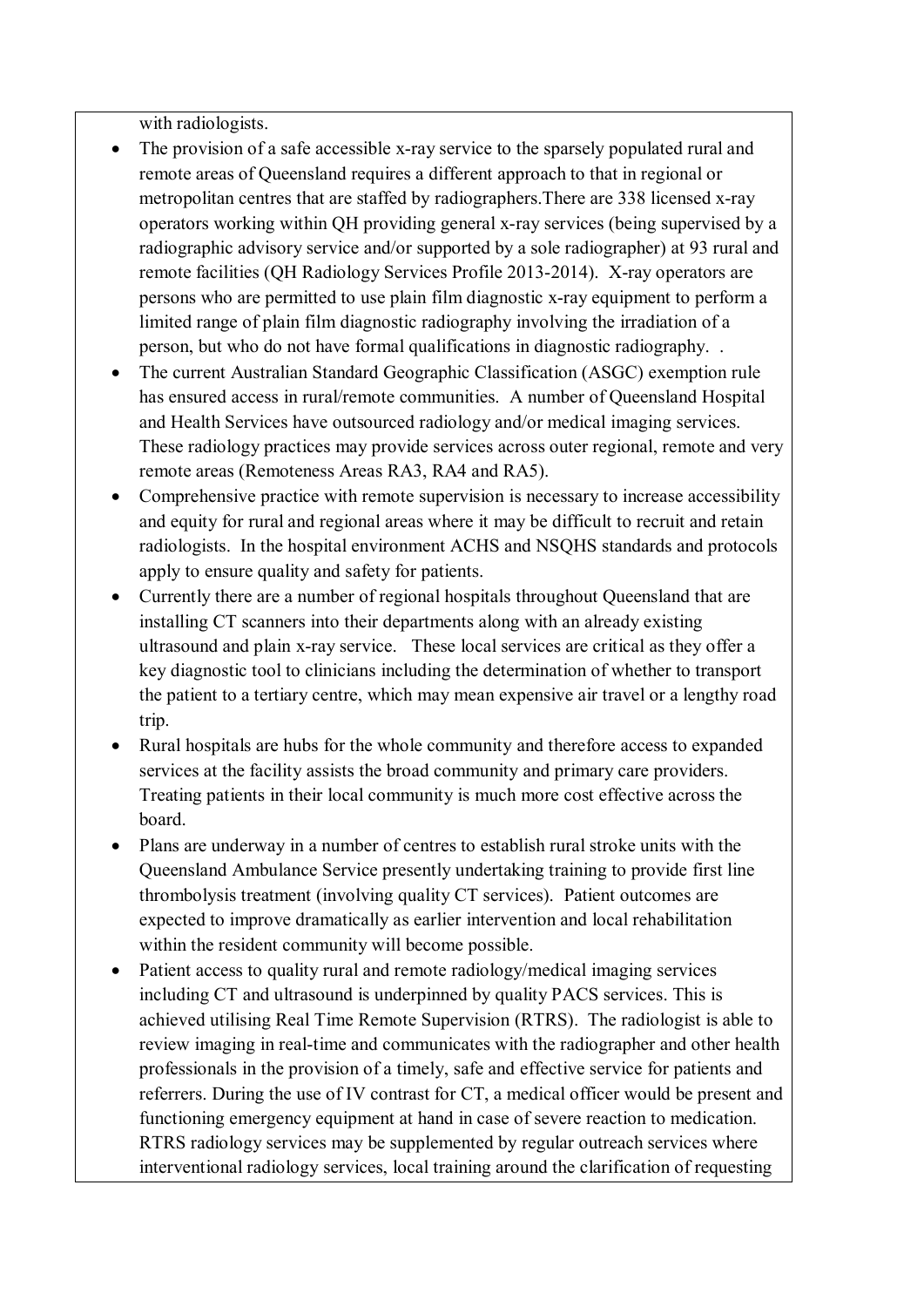criteria and clinical pathways, and personal liaison with local clinicians as may be required.

- Increased use of telehealth can improve access. The issue of CT radiation dose may be dealt with by the use of modern diagnostic equipment and training. The use of state-of-the-art ultrasound machines by highly trained and qualified professionals will ensure high quality imaging.
- Rural and remote exemption rules are effective in achieving the goals of accessibility and quality. Improved governance and audit procedures may be advantageous in assuring quality care and systems.
- Departments and practices operating in rural and remote areas have made significant commitments to ensure the delivery of a safe, effective and timely service.
- The increasing use of RTRS along with improving modern communication technologies enables the role of tele-radiology to be expanded, without forgoing quality, safety, timeliness or effectiveness. Distance need not be a factor between communicating parties in regards to the issue of supervision and patient care, provided that appropriate robust procedures, training and infrastructure are in place.
- Removing current exemptions for certain types of services may render operations unviable across the whole imaging facility, therefore removing access to diagnostic imaging altogether from some rural and remote communities and their surrounding catchments. Most, if not all facilities in more remote areas are low volume in comparison to large metropolitan sites. The current complex rural and remote exemptions require modification e.g. the wording of the 30K rule needs to be simplified.

# **2. Implementing any changes and the relative role of regulation and the Diagnostic Imaging Accreditation Scheme (DIAS) (refer to page 33-34 of the RIS)**

The relative role of regulation and accreditation in enhancing the quality framework for MBS funded diagnostic imaging services will be determined following feedback received from stakeholders under this consultation process.

# *Questions*

- Would changes to supervision be better placed in the DIAS or remain in the regulations?
- How would a practice based supervision approach be incorporated into regulation?
- Is it necessary to have a modality based approach in the regulations (as a minimum) and a practice based approach in accreditation?

# **Comment**

- Changes to supervision would be better placed in the regulations. These can then be used to implement changes in the DIAS.
- Accreditation already goes down two paths, being simultaneously practice based and modality based. This appears to work.